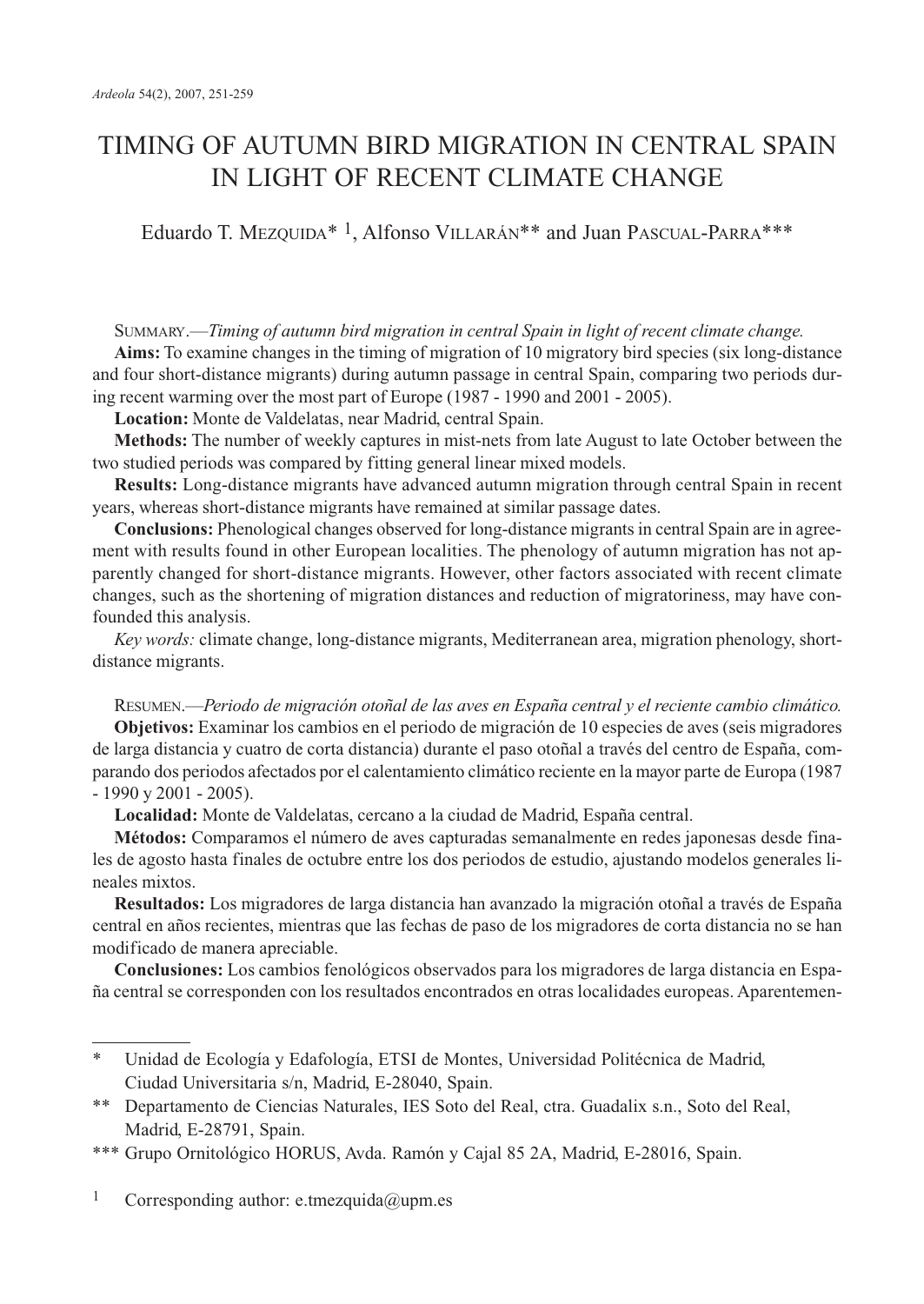te, la fenología de migración otoñal no ha cambiado en el caso de los migradores de corta distancia. Sin embargo, otros factores, que también están relacionados con el cambio climático reciente, como el acortamiento de las distancias de migración o la reducción de la migratoriedad, pueden haber influenciado el análisis.

*Palabras clave*: cambio climático, migradores de larga distancia, área mediterránea, fenología de la migración, migradores de corta distancia.

#### **INTRODUCTION**

Mean global temperature has increased by approximately 0.6 ºC over the last century, although warming has not been homogeneous through space and time (IPCC, 2001; Walther *et al.*, 2002; Watkinson *et al.*, 2004). The greatest warming has been registered over land masses of the northern hemisphere, and temporal trends indicate that the temperature has increased at an unprecedented rate since the mid-1970s (Crowley, 2000; Stott *et al.*, 2000). The phenology, physiology and distribution of a broad range of organisms have been already affected by this climate change (Peñuelas and Filella, 2001; Walther *et al.*, 2002; Parmesan and Yohe, 2003; Root *et al.*, 2003).

Migratory birds spend different parts of their annual cycle in separated areas, so they have to face potential variations in climate conditions in both breeding and wintering areas. However, only those climate changes that have fitness consequences are expected to induce an adjustment to the timing of life-cycle stages (*e.g.*, migration, laying, moult). There are a growing number of studies documenting earlier arrival of spring migrants and advancement in laying date as a consequence of increased spring temperatures (Sokolov *et al.*, 1998; Crick and Sparks, 1999; Sparks, 1999; Both and Visser, 2001; Both *et al.*, 2004; Crick, 2004; Lehikoinen *et al.*, 2004; Sparks *et al.*, 2005). However, the potential effects of climate warming on the timing of other life-cycle stages, such as moult and autumn migration, have been investigated less (Coppack *et al.*, 2001; Cotton, 2003; Jenni and Kéry, 2003; Pulido and Coppack, 2004). Available information on changes in the onset of autumn migration has been somewhat equivocal (Bezzel and Jetz, 1995; Gilyazov and Sparks, 2002; Sparks and Mason, 2004). One reason for these sometimes contradictory patterns is that responses differ according to the ecology and life history of a particular species (Gilyazov and Sparks, 2002; Jenni and Kéry, 2003).

Changes in the timing of migration of 10 migratory bird species during autumn passage in central Spain between two periods, 1987 - 1990 and 2001 - 2005, are examined. Recent global warming began in 1976 and has been progressive since then, the rate of warming being greater than at any other time during the last 1000 years (IPCC, 2001; Watkinson *et al.*, 2004). Furthermore, the 1990s seem to have been the warmest decade of the last century (Huang *et al.*, 2000). Therefore, changes in avian migration phenology between these two study periods in central Spain can be expected, as has previously been shown for other European localities (*e.g.*, Cotton, 2003; Jenni and Kéry, 2003). Specifically, it is predicted that long-distance migrants have advanced their autumn passage. This phenological change is probably a consequence of an earlier start and end of the breeding season that presumably enhances bird survival rate during migration and/or wintering (Jenni and Kéry, 2003). Conversely, short-distance migrants winter north of the Sahara and recent climate warming has improved ecological conditions in these areas. Hence, it is predicted that short-distance migrants have delayed autumn migration, or even that individuals from some populations may winter in the breeding grounds. By doing so, they presumably achieve higher survival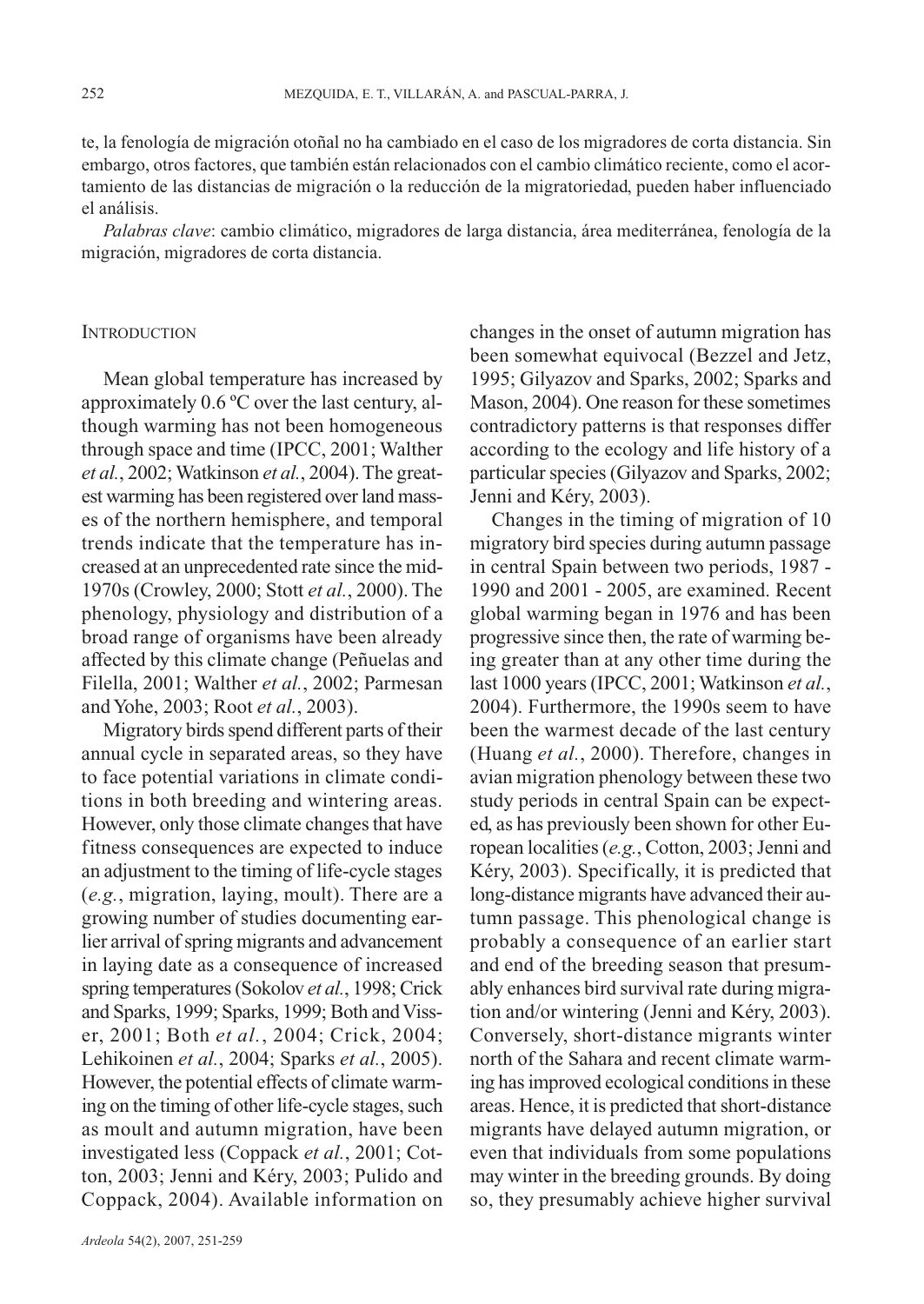rate and/or obtain higher-quality breeding territories by arriving earlier in spring (Jenni and Kéry, 2003).

# MATERIAL AND METHODS

## *Study site and data collection*

The study was conducted in the Monte de Valdelatas (40º31' N, 3º40' W), near Madrid, central Spain. Valdelatas is around 300 ha in size (elevation 721 m a.s.l.) and is characterized by holm oak *Quercus ilex* and stone pine *Pinus pinea* forests, and riparian vegetation (see Génova-Fuster, 1989; for a full description of the vegetation). A total of 12 mist-nets (total length 129 m) was set up in four groups 150 - 250 m apart, covering the three main vegetation habitats and an area of approximately 6 ha. Trapping started in 1987 and continued until 1990 when changes in the conservation status of the study area prevented mist-netting activities. In 2001, trapping activities were reinitiated and continued until 2005. During autumn migration (late August to early November), birds were mist-netted weekly, although not all weeks could be covered due to logistical reasons or weather conditions. The number of nets and their position was similar on each occasion. Nets were opened at sunrise and remained open for over 12 hours, although opening time was reduced to 6 hours starting in 2003. However, trapping effort did not change within the season and there was interest in analysing potential within-season changes in the distribution of captures, not between-period differences in total captures, so no correction was made. Birds were marked with a standard numbered aluminium ring.

## *Statistical analysis*

Autumn migration was divided into nine week periods, from the last week of August to the last week of October, because there was insufficient data for the third week of August and the first week of November for the years 1987 - 1990. Nevertheless, the two main periods of autumn passage across the Iberian peninsula were included in the analyses: September for long-distance migrants and October for shortdistance migrants (Cantos, 1992; Tellería *et al.*, 1999). The number of captures for each of the nine weeks, year and bird species were calculated, excluding within-season recaptures. No individuals of long-distance migrants were ever captured during the last week (i.e, fourth week of October) for the years considered, so this week was excluded from the analysis of long-distance migrants. The analyses included six species of long-distance migrants: pied flycatcher *Ficedula hypoleuca* (494 captures), garden warbler *Sylvia borin* (392), willow warbler *Phylloscopus trochilus*(147), whitethroat *Sylvia communis* (115), spotted flycatcher *Muscicapa striata* (90), reed warbler *Acrocephalus scirpaceus*(66); and four of short-distance migrants: blackcap *Sylvia atricapilla* (863), robin *Erithacus rubecula* (386), chaffinch *Fringilla coelebs* (208), and chiffchaff *Phylloscopus collybita* (112). The species were selected following the criteria that they were long-distance or shortdistance migrants with more than 50 captures during autumn migration for the period of study. Therefore, the analyses are based on a total of 2873 birds trapped during 56 trapping dates.

To test for changes in the distribution of captures during autumn migration between 1987 - 1990 and the 2001 - 2005 periods, two general linear mixed models were fitted, one for each group of migrants. The number of captures (square root-transformed) as the response variable, week and period as fixed factors, and species as a random factor was considered. Because of interest in testing potential shifts in the distribution of captures between the two periods, differences were sought in the interaction between period and week. Statistical analyses were carried out using STATISTICA 6.0 (StatSoft, 2001).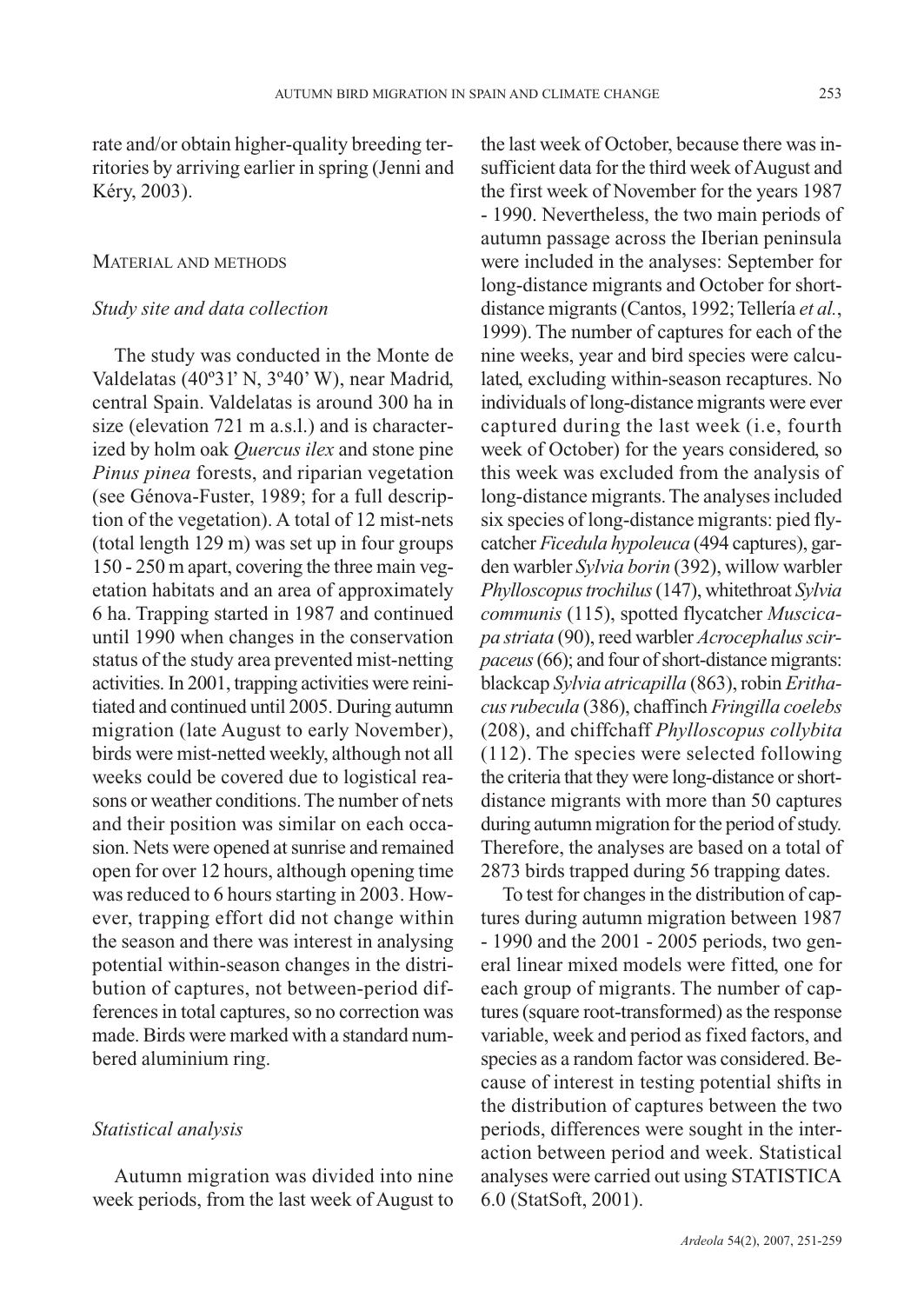

FIG. 1.—Percentage of captures in each week during autumn migration for six long-distance (a) and four short-distance migrants (b) in two different periods at Monte de Valdelatas, central Spain. Total number of captures for each period is indicated. Numbers on abscissa refer to week number (first to fourth); Au  $=$  August,  $S =$  September,  $Q =$  October.

*[Porcentaje de capturas para cada una de las semanas durante la migración otoñal en seis migradores de larga distancia (a) y cuatro de corta distancia (b) durante dos periodos distintos en el Monte de Valdelatas, España central. Se indica el número total de capturas para cada uno de los periodos. Los números en el eje de abscisas se refieren al número de la semana (primera a cuarta); Au = agosto, S = septiem* $bre, O = octubre.$ 

# **RESULTS**

At Monte de Valdelatas, migration phenology of long-distance migrants was earlier than that of short-distance migrants (Fig. 1). More birds were captured during the 2001 - 2005 period compared to the 1987 - 1990 period (Fig. 1). This was due to differences in the number of trapping sessions (36 versus 20, respectively), so mean values were usually less accurate for the 1987 - 1990 period (Fig. 2). The distribution of captures for both periods indicated that longdistance migrants have advanced their autumn passage at Valdelatas (week by period interaction:  $F_{7,210} = 5.4, P < 0.001$ ; Fig. 2a). Numbering the nine-week period from one to nine and using mean captures obtained from the general linear mixed model (Fig. 2) as a weighting factor, mean week of passage for long-distance migrants was the beginning of the third week of September (weighted mean: 4.1) during the 1987 - 1990 period, whereas mean passage was at the end of the second week of September (3.8) dur-

ing the 2001 - 2005 period. Conversely, shortdistance migrants did not show significant differences in the distribution of captures between both periods (week by period interaction:  $F_{8,148}$  $= 1.3, P = 0.28$ ; Fig. 2b).

## **DISCUSSION**

The results indicate that long-distance migrants have advanced the timing of autumn migration through central Spain in recent years when compared with the late 1980s, which is consistent with the first prediction. However, contrary to the second prediction, no delay was found in the autumn migration in short-distance migrants. Despite these findings being in partial agreement with recent evidence for other European sites (Cotton, 2003; Jenni and Kéry, 2003), the limitations of the data are known, so the first discussion is of some potential caveats of the data and then followed by further discussion of the results.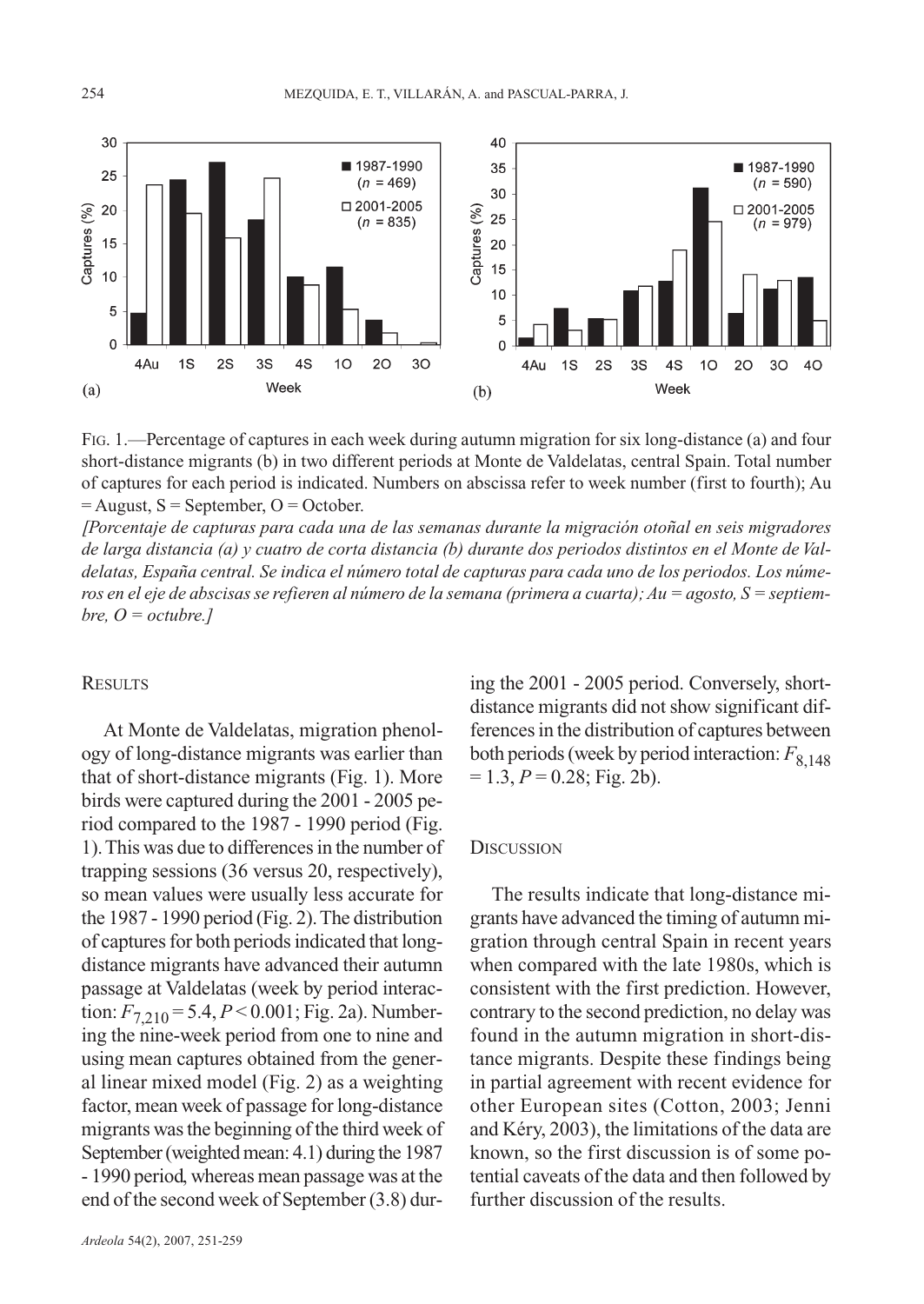

FIG. 2.—Mean weekly captures (square root-transformed;  $\pm 1$  se) for six long-distance (a) and four short-distance migrants (b) during autumn migration at Valdelatas, central Spain. The solid lines represent the linear regressions for the period 1987 - 1990 and the dashed lines those for the period 2001 - 2005. Abbreviations for weeks as explained in Fig. 1.

*[Capturas semanales promedio (transformadas mediante la raíz cuadrada; ± 1 es) para seis migradores de larga distancia (a) y cuatro de corta distancia (b) durante la migración otoñal en Valdelatas, España central. Las líneas continuas representan las regresiones lineales para el periodo 1987 - 1990 y las líneas discontinuas las del periodo 2001 - 2005. Las abreviaturas utilizadas para las semanas se explican en la Fig. 1.]*

## *Data considerations*

Most studies dealing with changes in avian migration phenology have used first arrival or departure dates or various estimations of peak passage dates (Sparks *et al.*, 2001; Lehikoinen *et al.*, 2004). The use of first arrival or departure dates has been considered problematic (Mills, 2005), and estimation of passage dates in banding studies requires frequent banding and considerable sample sizes. For example, Mills (2005) used banding data from three banding stations in North America and estimated passage dates for several quartiles of the seasonal distribution of captures. Similarly, Jenni and Kéry (2003) estimated peak passage of migrants at a location in central Europe using daily captures grouped into 5-day intervals. The weekly banding protocol makes the use of first capture date an unreliable estimator of passage date to assess phenological changes. On the other hand, autumn captures of migrants at the study site did not show the typical unimodal and symmetrical distribution (i.e., bell-curved). This is probably due to different populations passing with some lag through the study site (Lehikoinen *et al.*, 2004; see also Leal *et al.*, 2004). Therefore, peak passages for each species were not estimated and instead used the full distribution of captures. Given that information for some weeks was lacking for several years, the data was grouped into two periods (1987 - 1990 and 2001 - 2005), making the analyses more conservative to 'atypical' banding dates. This, however, prevented the analysis of interannual variations or to explore the effects of other variables, such as temperature or the North Atlantic Oscillation, on migration phenology (Forchhammer *et al.*, 2002; Hüppop and Hüppop, 2003).

## *Phenological changes*

Recent analyses of longer and more complete data sets have demonstrated that Eu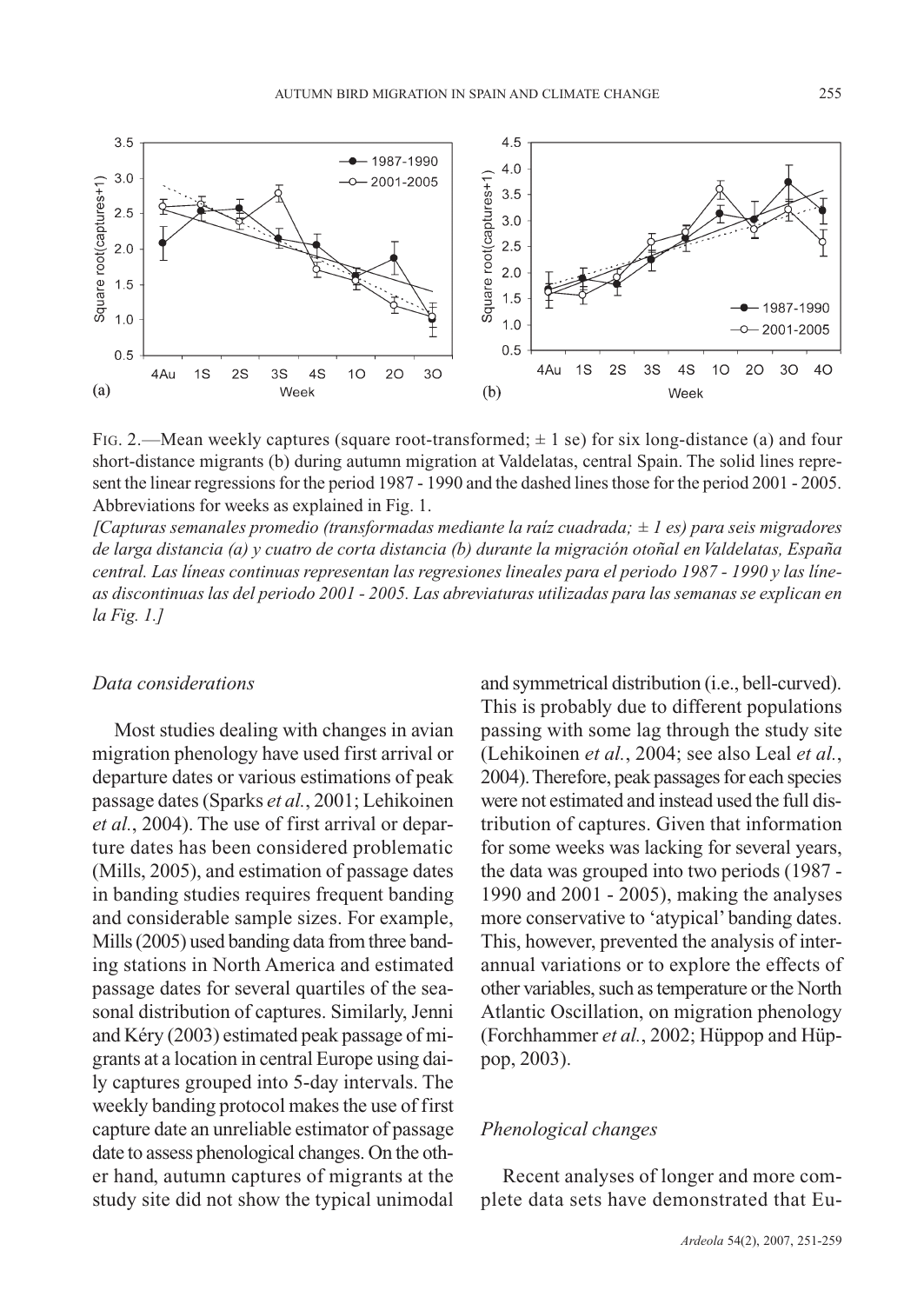ropean species of long-distance migrants leave earlier from breeding grounds or have advanced their peak passage in recent decades (Cotton, 2003; Jenni and Kéry, 2003). The present results for six species of long-distance migrants have also shown that trend. In those areas more affected by climate warming, migratory birds are arriving earlier (Crick, 2004; Sparks *et al.*, 2005) and breeding starts earlier (Crick *et al.*, 1997; Crick and Sparks, 1999; Both *et al.*, 2004). Longdistance migrants are single- or double-brooded, so breeding season is also ending earlier as a consequence of climate warming (Cotton, 2003). Moreover, several species do not start the post-nuptial moult until reaching the wintering grounds, south of the Sahara. This suggests that long-distance migrants might benefit from crossing the Sahara as early as possible to take advantage of the benign environmental conditions in the Sahel at the end of the rainy season before continuing their migration further south (Schaub and Jenni, 2001; Jenni and Kéry, 2003; Ottosson *et al.*, 2005). Additionally, some species are known to be territorial during winter (Salewski *et al.*, 2002) and thus individuals arriving earlier at the wintering grounds might obtain higher-quality territories and achieve higher winter survival.

Short-distance migrants, on the other hand, are expected to migrate later in the season with recent warming trends, and a number of advantages of this behaviour has been listed such as attempting more broods or complete premigration moult efficiently. This trend of later autumn migration has actually been found for several short-distance migrants in central Europe (Bezzel and Jetz, 1995; Jenni and Kéry, 2003). On the contrary, the results here for central Spain did not show changes in the distribution of autumn captures. Several non-mutually exclusive reasons could explain this result. First, samples sizes were too low to detect a shift in autumn passage. However, the total number of captures was higher for short-dis-

*Ardeola* 54(2), 2007, 251-259

tance than for long-distance migrants, and this analysis includes the species most frequently captured (*S. atricapilla*); although effect size may be smaller for this type of migrants and a more powerful test would be necessary to detect phenological changes. Second, individuals of all but one of the four species of shortdistance migrants included in this study winter in the study area. This complicates the separation of later migrants from individuals arriving to overwinter at Valdelatas. Unlike longdistance migrants, the banding schedule did not probably allow complete coverage of the last tail of the distribution of captures of shortdistance migrants, at least for some years. For example, two individuals of *S. atricapilla* (a species that did not winter at Valdelatas) were trapped the first week of November in 2003, but as many as 20 individuals during the same week in 2004 (Villarán *et al.*, 2005). This is further complicated by the fact that a shortening of migration distances and a reduction of migratoriness have been reported (Sutherland, 1998; Berthold, 2001; Fiedler *et al.*, 2004), presumably as a consequence of recent climate warming. Therefore, the potential passage of later individuals not included in the analysis or individuals from some populations not passing through the study area in recent years may have made difficult the detection of phenological changes.

In summary, it has been shown that longdistance migrants appear to have advanced their autumn migration through central Spain in recent decades, and that the timing of passage of short-distance migrants has not apparently changed. Given the scarcity of information on the impact of recent climate change on bird populations in the Mediterranean region (Sanz, 2002; but see Sanz *et al.*, 2003; Saino *et al.*, 2004; Gordo *et al.*, 2005; Gordo and Sanz, 2005; 2006; Jonzén *et al.*, 2006), it is hoped that these results will encourage others to analyze similar data sets to further explore bird migration phenology in the Mediterranean given recent climate warming trends.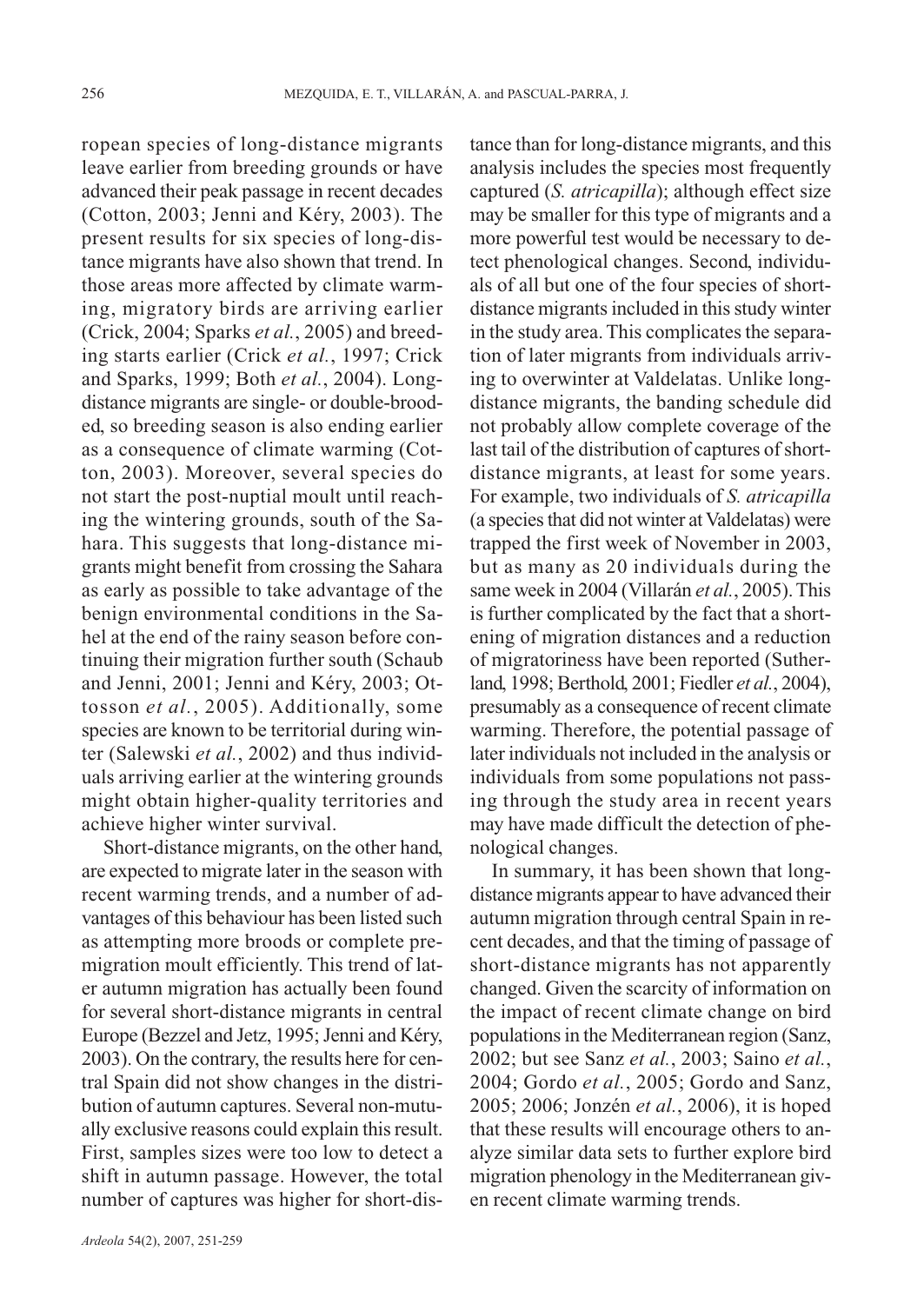ACKNOWLEDGEMENTS.—We thank C. Medina, B. Alonso, J. Domínguez, G. San Vicente and M. E. Prieto for their help during the fieldwork. Comments by an anonymous reviewer improved the manuscript. The Consejería de Medio Ambiente y Ordenación del Territorio de la Comunidad de Madrid allowed us to work in the Monte de Valdelatas. However, we would also like to note that the sometimes unjustified bureaucratic problems precluded the gathering of data that may become valuable in the long-term.

#### **BIBLIOGRAPHY**

- BERTHOLD, P. 2001. *Bird Migration. A General Survey*. Oxford University Press, Oxford.
- BEZZEL, E. and JETZ, W. 1995. Verschiebung der wegzugperiode beider mönchsgrasmücke (*Sylvia atricapilla*) 1966-1993. Reaktion auf die klimaerwärmung? *Journal für Ornithologie,* 136: 83-87.
- BOTH, C., ARTMYEV, A. V., BLAAUW, B., COWIE, R. J., DEKHUIJZEN, A. J., EEVA, T., ENEMAR, A., GUSTAFSSON, L., IVANKINA, E. V., JÄRVINEN, A., METCALFE, N. B., NYHOLM, N. E. I., POTTI, J., RAVUSSIN, P.A., SANZ,J.J., SILVERIN, B., SLATER, F. M., SOKOLOV, L. V., TÖROK, J., WINKEL, W., WRIGHT, J., ZANG, H. and VISSER, M. E. 2004. Large-scale geographical variation confirms that climate change causes birds to lay earlier. *Proceedings of the Royal Society of London, Series B,* 271: 1657-1662.
- BOTH, C. and VISSER, M. E. 2001. Adjustment to climate change is constrained by arrival date in a long-distance migrant bird. *Nature,* 411: 296- 298.
- CANTOS, F.J. 1992. *Migración e invernada de la familia Sylvidae (orden Passeriformes, clase Aves) en la península Ibérica*. Phd diss. Universidad Complutense de Madrid, Madrid.
- COPPACK,T., PULIDO, F. and BERTHOLD, P. 2001. Photoperiodic response to early hatching in a migratory bird species. *Oecologia*, 128: 181-186.
- COTTON, P. A. 2003. Avian migration phenology and global climate change. *Proceedings of the National Academy of Sciences of the United States of America*, 100: 12219-12222.
- CRICK, H. Q. P. 2004. The impact of climate change on birds. *Ibis*, 146: 48-56.
- CRICK, H. Q. P., DUDLEY,C., GLUE, D. E. and THOMP-SON, D. L. 1997. UK birds are laying eggs earlier. *Nature*, 388: 526.
- CRICK,H. Q. P. and SPARKS,T. H. 1999. Climate change related to egg-laying trends. *Nature*, 399: 423-424.
- CROWLEY,T. J. 2000. Causes of climate change over the past 1000 years. *Science*, 289: 270-277.
- FIEDLER,W.; BAIRLEIN, F. and KÖPPEN, U. 2004. Using large-scale data from ringed birds for the investigation of effects of climate change on migrating birds: pitfalls and prospects. *Advances in Ecological Research*, 35: 49-67.
- FORCHHAMMER, M. C., POST, E. and STENSETH, N. C. 2002. North Atlantic Oscillation timing of longand short-distance migration. *Journal of Animal Ecology*, 71: 1002-1014.
- GÉNOVA-FUSTER, M. M. 1989. Flora vascular del Monte de Valdelatas y su entorno. *Ecología*, 3: 75-98.
- GILYAZOV, A. R. and SPARKS, T. 2002. Change in the timing of migration of common birds at the Lapland nature reserve (Kola peninsula, Russia) during 1931-1999. *Avian Ecology and Behaviour,* 8: 35-47.
- GORDO, O., BROTONS, L., FERRER, X. and COMAS, P. 2005. Do changes in climate patterns in wintering areas affect the timing of the spring arrival of trans-Saharan migrant birds? *Global Change Biology*, 11: 12-21.
- GORDO, O. and SANZ, J. J. 2005. Phenology and climate change: a long-term study in a Mediterranean locality. *Oecologia*, 146: 484-495.
- GORDO, O. and SANZ, J. J. 2006. Climate change and bird phenology: a long-term study in the Iberian Peninsula. *Global Change Biology*, 12: 1993- 2004.
- HUANG, S., POLLACK, H. N. and SHEN, P. Y. 2000. Temperature trends over the past five centuries reconstructed from borehole temperatures. *Nature*, 403: 756-758.
- HÜPPOP, O. and HÜPPOP, K. 2003. North Atlantic Oscillation and the timing of spring migration in birds. *Proceedings of the Royal Society of London, Series B*, 270: 233-240.
- IPCC. 2001. *Climate Change 2001: the Scientific Basis*. *Third Assessment Report of Working Group I*. Cambridge University Press, Cambridge.
- JENNI, L. and KÉRY, M. 2003. Timing of autumn bird migration under climate change: advances in long-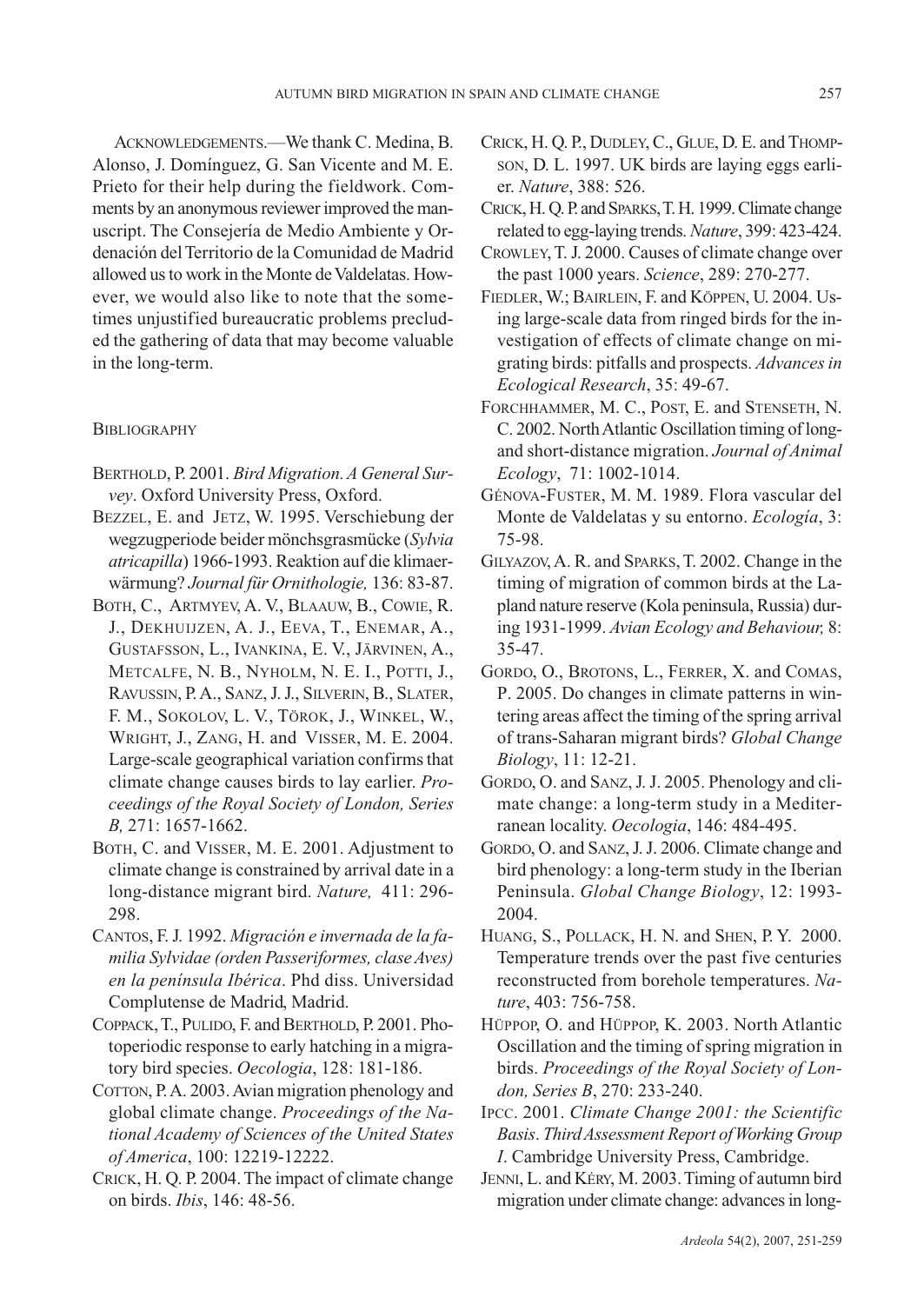distance migrants, delays in short-distance migrants. *Proceedings of the Royal Society of London, Series B*, 270: 1467-1471.

- JONZÉN, N., LINDÉN, A., ERGON, T., KNUDSEN, E., VIK, J. O., RUBOLINI, D., PIACENTINI, D., BRINCH, C., SPINA, F., KARLSSON, L., STERVAN-DER, M., ANDERSSON, A., WALDENSTRÖM, J., LEHIKOINEN, A., EDVARDSEN, E., SOLVANG, R. and STENSETH, N. 2006. Rapid advance of spring arrival dates in long-distance migratory birds. *Science*, 312: 1959-1961.
- LEAL, A., MONRÓS, J. S. and BARBA, E. 2004. Migration and wintering of Blackcaps *Sylvia atricapilla* in Eastern Spain. *Ardeola*, 51: 345-355.
- LEHIKOINEN, E., SPARKS, T. H. and ZALAKEVICIUS, M. 2004. Arrival and departure dates. *Advances in Ecological Research*, 35: 1-31
- MILLS,A. 2005. Changes in the timing of spring and autumn migration in North American migrants passerines during a period of global warming. *Ibis*, 147: 259-269.
- OTTOSSON, U., WALDENSTRÖM, J., HJORT, C. and MC-GREGOR, R. 2005. Garden Warbler *Sylvia borin* migration in sub-Saharan West Africa: phenology and body mass changes. *Ibis*, 147: 750-757.
- PARMESAN, C. and YOHE, G. 2003. A globally coherent fingerprint of climate change impacts across natural systems. *Nature,* 421: 37-42.
- PEÑUELAS, J. and FILELLA, I. 2001. Responses to a warming world. *Science*, 294: 793-794.
- PULIDO, F. and COPPACK, T. 2004. Correlation between timing of juvenile moult and onset of migration in the blackcap *Sylvia atricapilla*. *Animal Behaviour*, 68: 167-173.
- ROOT, T. L., PRICE, J. T. HALL, K. R., SCHNEIDER, S. H., ROSENZWEIGK, C. and POUNDS. J. A. 2003. Fingerprints of global warming on wild animals and plants. *Nature*, 421: 57-60.
- SAINO, N., SZÉP, T., ROMANO, M., RUBOLINI, D., SPINA, F. and MØLLER, A. P. 2004. Ecological conditions during winter predict arrival date at breeding quarters in a trans-Saharan migratory bird. *Ecology Letters*, 7: 21-25.
- SALEWSKI, V., BAIRLEIN, F. and LEISLER, B. 2002. Different wintering strategies of two Paleartic migrants in West Africa - a consequence of foraging strategies? *Ibis*, 144: 85-93.
- SANZ, J. J. 2002. Climate change and birds: have their ecological consequences already been de-

tected in the Mediterranean region? *Ardeola*, 49: 109-120.

- SANZ, J. J., POTTI, J., MORENO, J., MERINO, S. and Frías, O. 2003. Climate change and fitness components of a migratory bird breeding in the Mediterranean region. *Global Change Biology*, 9: 461-472.
- SCHAUB, M. and JENNI, L. 2001. Stopover durations of three warbler species along their autumn migration route. *Oecologia*, 128: 217-227.
- SOKOLOV, L. V. and PAYEVSKY, V. A. 1998. Spring temperatures influence year-to-year variation in the breeding phenology of passerines on the Courish Spit, eastern Baltic. *Avian Ecology and Behaviour*, 1: 22-36.
- SPARKS, T. H. 1999. Phenology and the changing pattern of bird migration in Britain. *International Journal of Biometereology,* 42: 134-138.
- SPARKS, T. H., BAIRLEIN, F. BOJORINOVA, J. G., HÜP-POP, O., LEHIKOINEN§, E. A., RAINIO§, K., SOKOLOV, L. V. and WALKER, D. 2005. Examining the total arrival distribution of migratory birds. *Global Change Biology*, 11: 22-30.
- SPARKS, T. H. and MASON, C. F. 2004. Can we detect change in the phenology of winter migrant birds in the UK? *Ibis*, 146(S1): 57-60.
- SPARKS, T. H., ROBERTS, D.R. and CRICK, H. Q. P. 2001. What is the value of first arrival dates of spring migrants in phenology? *Avian Ecology and Behaviour*, 7: 75-85.
- STATSOFT, INC. 2001. STATISTICA (data analysis software system). http://www.statsoft.com.
- STOTT, P. A., TETT, S. F. B., JONES, G. S., ALLEN, M. R., MITCHELL, J. F. B. and JENKINS, G. J. 2000. External control of 20th century temperature by natural and anthropogenic forcings. *Science*, 490: 2133-2137.
- SUTHERLAND, W. J. 1998. Evidence for flexibility and constraint in migration systems. *Journal of Avian Biology*, 29: 441-446.
- TELLERÍA, J. L., ASENSIO, B. y DÍAZ, M. 1999. *Aves Ibéricas Vol. II. Paseriformes*. J.M. Reyero Ed., Madrid.
- VILLARÁN, A., PASCUAL-PARRA, J., MEDINA, C. y MEZQUIDA, E. T. 2005. La comunidad de aves del Monte de Valdelatas durante el paso migratorio postnupcial (2003-2004). *Anuario Ornitológico de Madrid*, 2004: 62-79.
- WALTHER, G. R., POST, E., CONVEY, P., MENZEL,A., PARMESAN, C., BEEBEE, T. J. C., FROMENTIN, J. M.,